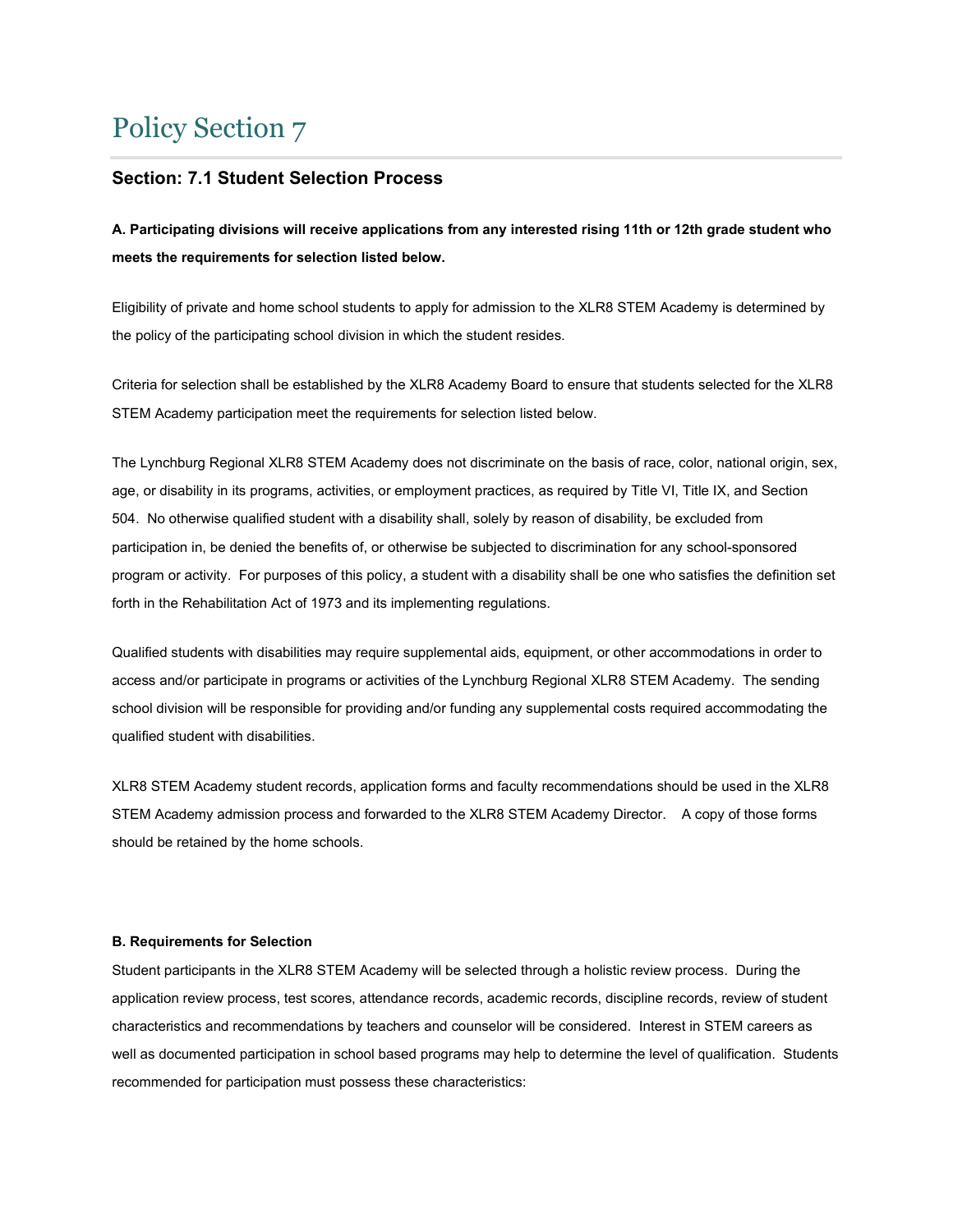1. Strong interest and ability in the areas of applied science and mathematics.

2. Strong interest in hands-on learning.

3. Academic achievement reflected by a minimum GPA of 2.0 (un-weighted) in mathematics and science classes taken for high school credit.

4. Strong interest in continuing their education and careers in STEM-H (science, technology, engineering, math and health).

5. Demonstrate a good work ethic.

#### **C. Openings for the Senior Class**

Beginning with the school year 2014-2015, school divisions may have an opportunity to send additional students for the senior class. Openings in the senior class will be available under the following conditions:

At the end of second semester, the XLR8 STEM Academy will notify a school division if a student is not invited back for his/her senior year because of academic deficiency. The opportunity to attend the XLR8 STEM Academy will be offered to students from the waiting list in that school division. If the school division does not send a replacement, the vacancy will be made available to the other divisions.

Therefore, each school division should check the waiting list sent to them from last year's selection committee to establish if students on the waiting list are still interested in participating in the senior program. Also, school divisions should advertise for students interested in being considered for the waiting list for the senior program. Students interesting in attending as seniors will need to complete and application to be submitted to the Director of the STEM Academy.

#### **D. Student Participants**

The number of students served in the XLR8 STEM Academy will be determined by the XLR8 STEM Academy Board based on the available programs and facilities.

The students served will represent each of the participating school divisions on a quota system determined by the XLR8 STEM Academy Board based on school population and the number of high schools in the participating school division. Divisions are obligated to maintain their per pupil contributions in the event the division quota is not filled.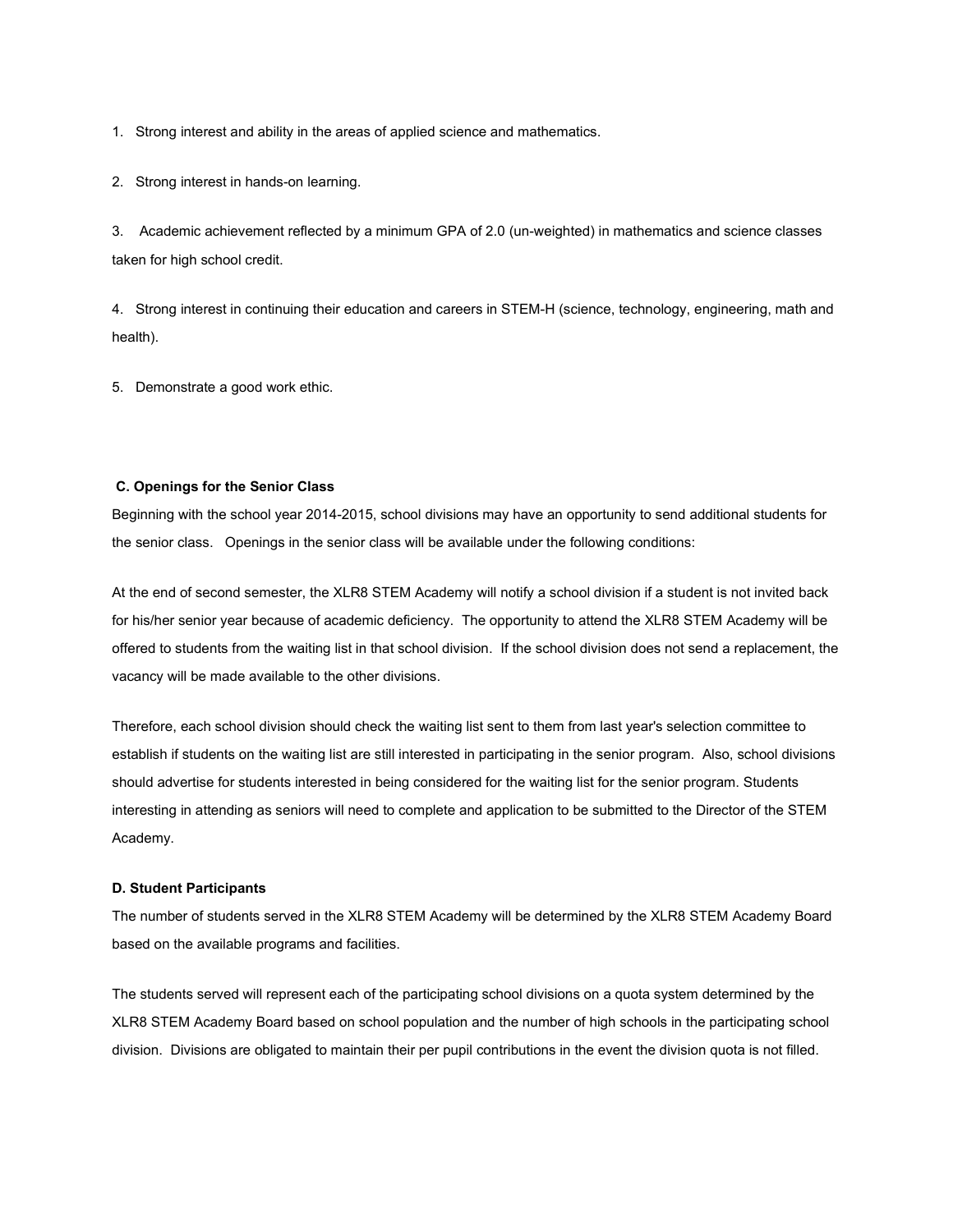In addition to the students served from the participating school divisions, beginning with the junior class in the 2019- 2020 school year, an additional five (5) at-large seats will be available per cohort. Students wishing to take advantage of one of these seats will need to apply to the STEM Academy and will be evaluated according to the STEM rubric. Each of these seats will require a two year commitment to fund the seat. The additional seats can be filled using any of the following options:

- 1. STEM Academy Scholarship(s) may be used to fund a seat for an additional student from the waitlist. Currently, donors may choose to support the scholarship fund in three(3) categories:
	- a. Specific Locality (Amherst, Appomattox, Bedford, Campbell or Lynchburg)
		- i. The waitlist from the sponsored locality, regardless of specialty area, will be used to fill the sponsored seat
	- b. Specific Specialty Area ( Engineering/mechatronics, biotech/health or Cyber Security)
		- i. The waitlist for all students in the specialty area , regardless of locality, will be used to fill the sponsored seat
	- c. Support for students on wait list
		- i. The waitlist for all students , regardless of locality and specialty area, will be used to fill the sponsored seat
- 2. A school division may choose to pay for an additional student(s) in their division to attend the STEM Academy from the wait list for their school division.

| Division       | 2018-2019      | 2018-2019      | 2019-2020      | 2019-2020      | 2020-2021      | 2020-2021      |
|----------------|----------------|----------------|----------------|----------------|----------------|----------------|
|                | <b>Juniors</b> | <b>Seniors</b> | <b>Juniors</b> | <b>Seniors</b> | <b>Juniors</b> | <b>Seniors</b> |
| Amherst        |                |                |                |                |                |                |
| Appomattox     |                |                |                |                |                |                |
| <b>Bedford</b> |                |                |                |                |                |                |
| Campbell       | 6              | 6              |                | b              |                |                |
| Lynchburg      |                |                |                |                |                |                |
| At-Large       |                |                |                |                |                |                |
| <b>TOTAL</b>   | 25             | 25             | 30             | 25             | 30             | 30             |

## **E. Quota and Distribution**

## **F. Unfilled Quotas**

Should a division not fill its quota with qualified participants or should a student withdraw from the program prior to June 1, that division will have the option to identify additional students using the waiting list until its quota is filled. If a division does not fill its quota by June 1, the available positions will be opened to students from the participating school divisions. If another school division chooses to fill any unfilled slots with one of their students, that school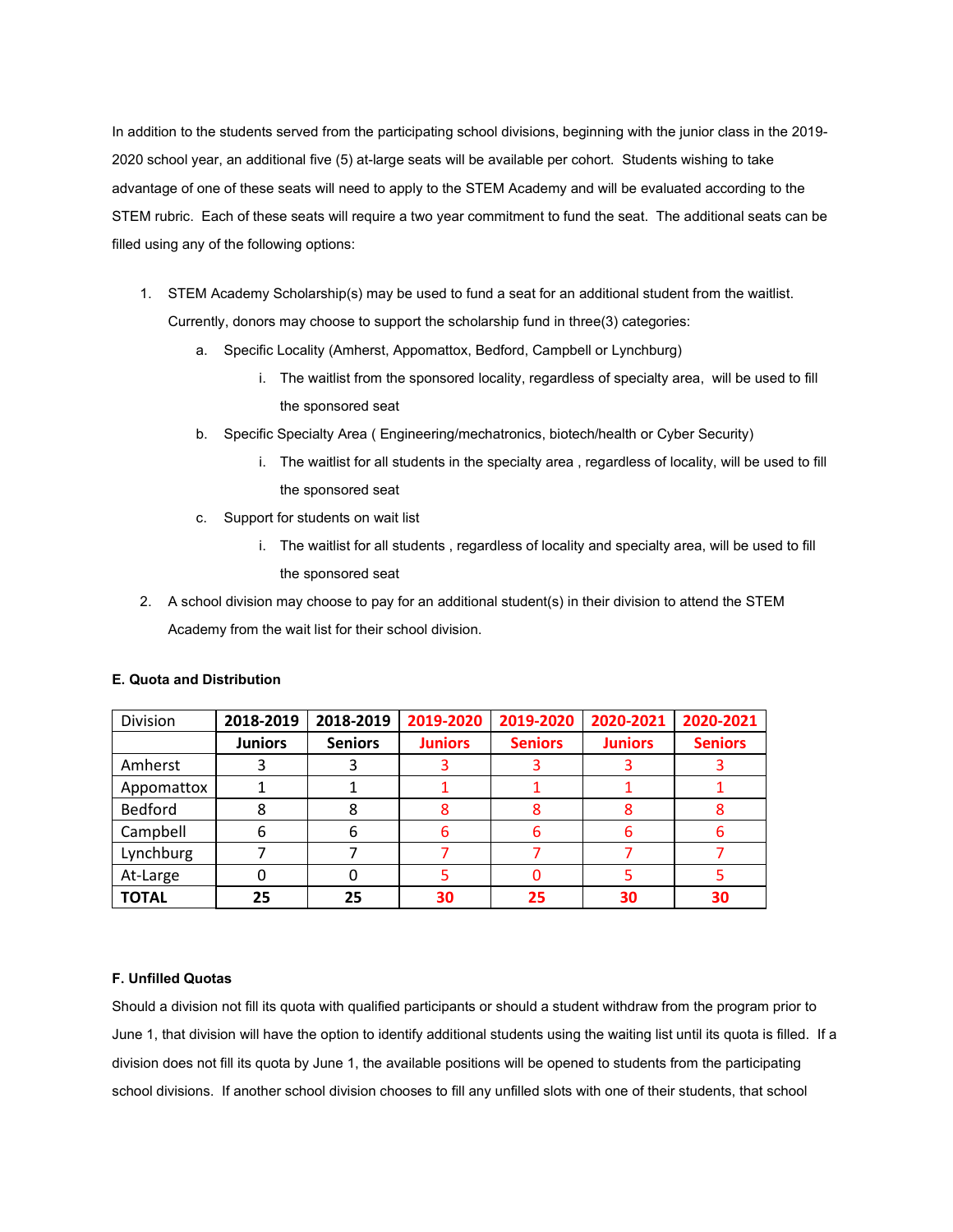division would be financially obligated for that student. If by the first day school of the fall semester a seat remains unfilled in a school division, that division would be financially obligated for that seat.

In the event there are unfilled junior and senior positions in a division, the opportunity to attend the XLR8 STEM Academy will be offered to students from the waiting list in that school division. If the school division does not send a replacement, the vacancy will be made available to the other divisions. Divisions will be notified of students selected for the unfilled positions.

Top priority for available senior positions will be given to juniors currently enrolled in the XLR8 STEM Academy under this policy. School divisions may advertise for students interested in being considered for the waiting list for the senior program. Students interesting in attending as seniors will need to complete and application to be submitted to the Director of the STEM Academy. In the event that divisions fill their senior positions through recruitment, the responsibility for payment of tuition for rising seniors enrolled under this policy will revert to the students' home school division. Therefore, divisions enrolling junior students under this policy should plan for the possibility of assuming the XLR8 STEM Academy tuition payments for the students' senior year.

## **7.2: Criteria for Admittance to the Senior Year Program**

A. At the end of the junior year, the student must have a 2.0 grade point average in XLR8 STEM Academy classes in order to be admitted to the senior-year XLR8 STEM Academy program. Furthermore, the student must successfully complete two semesters of the following courses: Introduction to Engineering Design, Principles of Engineering, Applied Math and Applied Chemistry. The first step to determine the student's grade point average will be to assign semester letter grades (un-weighted) the following grade points:  $A - 4.0$ ,  $B - 3.0$ ,  $C - 2.0$ ,  $D - 1.0$ . Next, the sum of the grade points for the junior courses will be divided by the number of semester grades.

In some cases, a student may steadily improve throughout his or her junior year but still fail to attain a 2.0 GPA due to a difficult transition into the XLR8 STEM Academy program. If the student is one letter grade short of the required 2.0 GPA (1.83 GPA), the student may be admitted to the senior year program with approval from the Director of the STEM Academy. Students invited to return for their senior year with approval by the Director may be required to seek remedial help, take specific courses or sign a contract as a condition of enrollment.

Students with a GPA less than 1.83 will be placed on academic probation and may be required to seek remedial help, take special courses, or sign a contract as a condition of enrollment.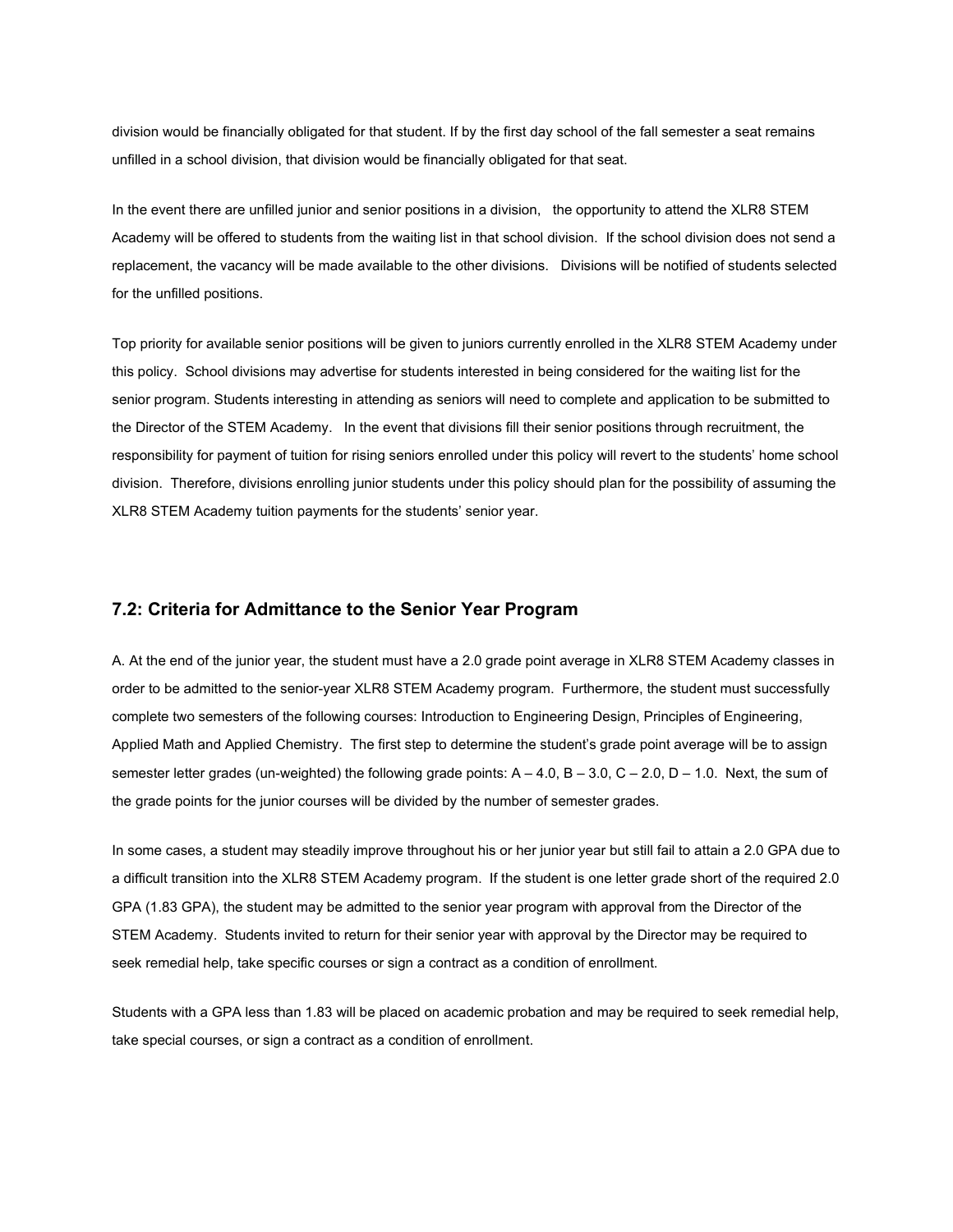Rising seniors applying for admission to XLR8 STEM ACADEMY for the first time must meet the requirements specified in the XLR8 STEM ACADEMY Student Selection Process including having a 2.0 GPA (un-weighted) in mathematics and science classes their junior year.

# **7.3: Criteria for Successful Completion of XLR8 STEM ACADEMY Program**

A. To receive a certificate certifying successful completion of the science, mathematics and specialty area requirements of the Lynchburg Regional XLR8 STEM Academy program, a student must earn a passing grade both semesters of their junior and senior year.

# **7.4: Student/Parent/Guardian Appeals**

An appeal is the act of expressing an objection to a condition, a circumstance or a punishment imposed by an instructor or administrator. For the purposes of this policy, appeal means those objections beyond the normal discussion and questioning that a student or parent/guardian might pursue with an instructor or administrator.

In order to provide due process for all XLR8 STEM Academy students, parent(s) or a legal guardian of any student or a student who has reached age eighteen has the right to initiate an appeal. The steps in the XLR8 STEM Academy Appeals Process are:

1. Schedule a meeting with the XLR8 STEM Academy Director to discuss the matter.

2. If the matter is not resolved in Step 1, an appeal of the Director's decision can be made to the XLR8 STEM Academy Board. The request for an appeal hearing must be made in a letter sent by the parent(s), legal guardian or student who has reached age eighteen to the XLR8 STEM Academy Director no later than ten (10) days following the meeting with the XLR8 STEM Director. The Director will then include a closed session to discuss student matters on the agenda of the next XLR8 STEM Academy Board Meeting.

3. The parent(s), legal guardian or student who has reached age eighteen must be present to state the appeal at the scheduled Governing Board Meeting. The Board will then consider the appeal and the decision of the Board will be conveyed in writing to the parent(s), legal guardian or student via a letter written by the XLR8 STEM ACADEMY Director.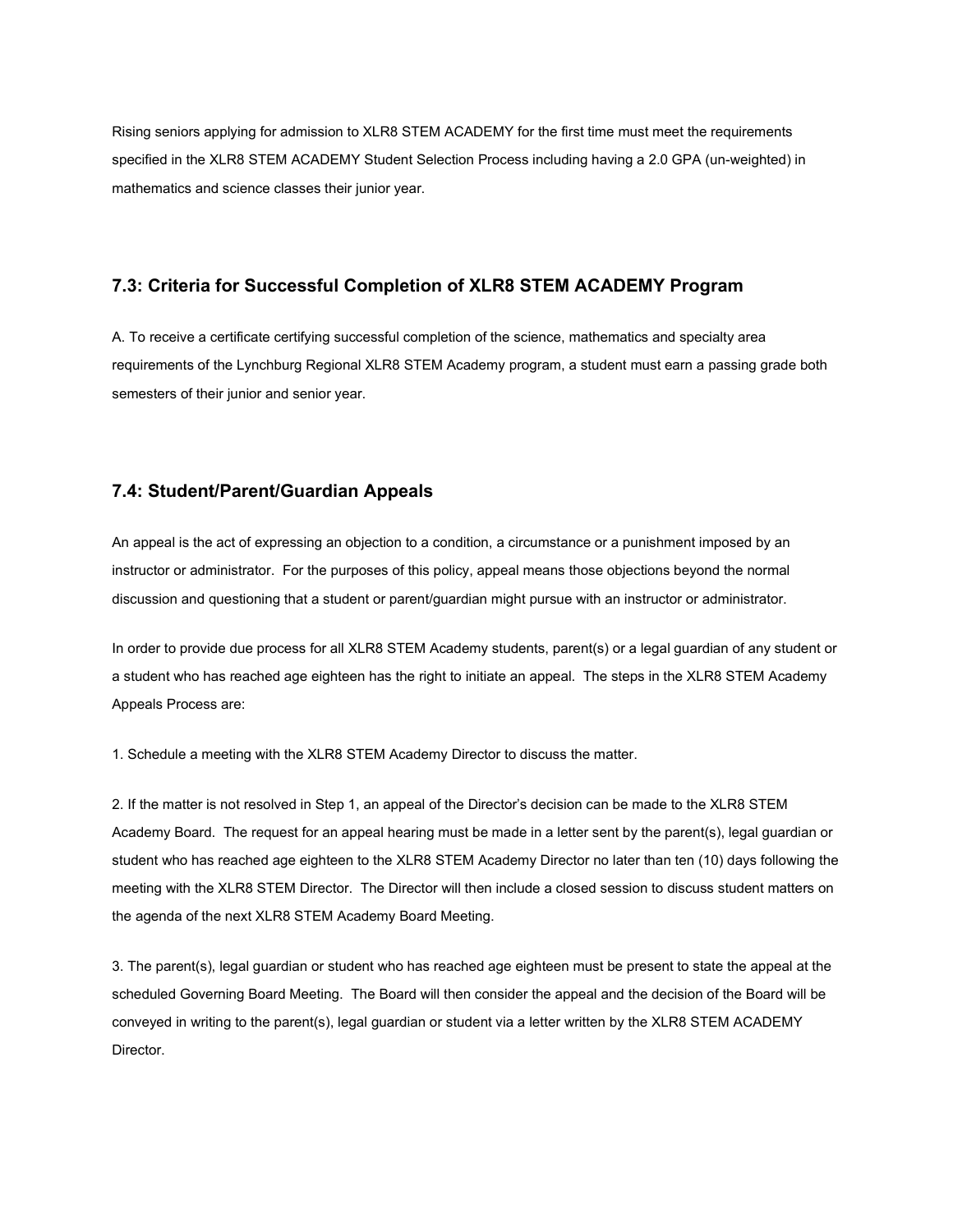# **7.5: Student Attendance**

Since the academic pace at the XLR8 STEM Academy is accelerated it is important that student absences be kept to a minimum. If a student knows in advance that he/she will be absent from XLR8 STEM Academy for personal reasons or base school academic activity, it is up to the student to bring a note from a parent or guardian and to make arrangements for assignments to be completed prior to the absence. Students should not miss XLR8 STEM Academy for home school activities except awards assemblies, Honor Society inductions or similar academic events. Club activity periods are not considered academic events.

#### **A. Returning to School Following an Absence**

If a student is absent from the XLR8 STEM Academy for illness or a base-school activity, the student must bring a written explanation signed by the parent or guardian to the instructor of his/her first XLR8 STEM Academy class. If no note is received within two days after the student's return to school, the student will receive an unexcused absence. The Director will notify the student's parent or guardian of the unexcused absence. Any student receiving 2 unexcused absences from the XLR8 STEM Academy will be placed on probation and after the 3rd unexcused absence will be required to meet with the Director, the student's parent/guardian and be placed on a behavior contract which will be developed and signed at the meeting with the Director.

#### **B. Excessive Absences**

If a student is absent 5 or more times during a semester, a letter will be sent to the student's parents, base school principal and school/division advocates by the Director. A similar procedure will be followed when a student has missed 10 or more days during a semester. In addition, after 10 absences, the student's parent or guardian will be called and a conference arranged. If a student misses 15 days in a semester, she/he will be dropped from XLR8 STEM Academy roster. Under extenuating circumstances (such as extended illness with verification from a doctor), the student may be allowed to enroll again with the approval of the Director if the student is able to complete the requirements by the end of the semester for the courses in which she/he enrolled.

## **C. Home Bound Instruction**

Due to the laboratory/project-based nature of the XLR8 STEM Academy courses; it is not possible to offer them in a home bound instruction format. If a student needs to enroll in home bound instruction, she/he will be dropped from the XLR8 STEM Academy roster.

#### **D. Arriving Late**

Students arriving late will report immediately to the XLR8 STEM ACADEMY main office and sign the attendance notebook. Consistent tardiness will be addressed in each course outline and will result in the student's grade being affected or the student being placed on probation.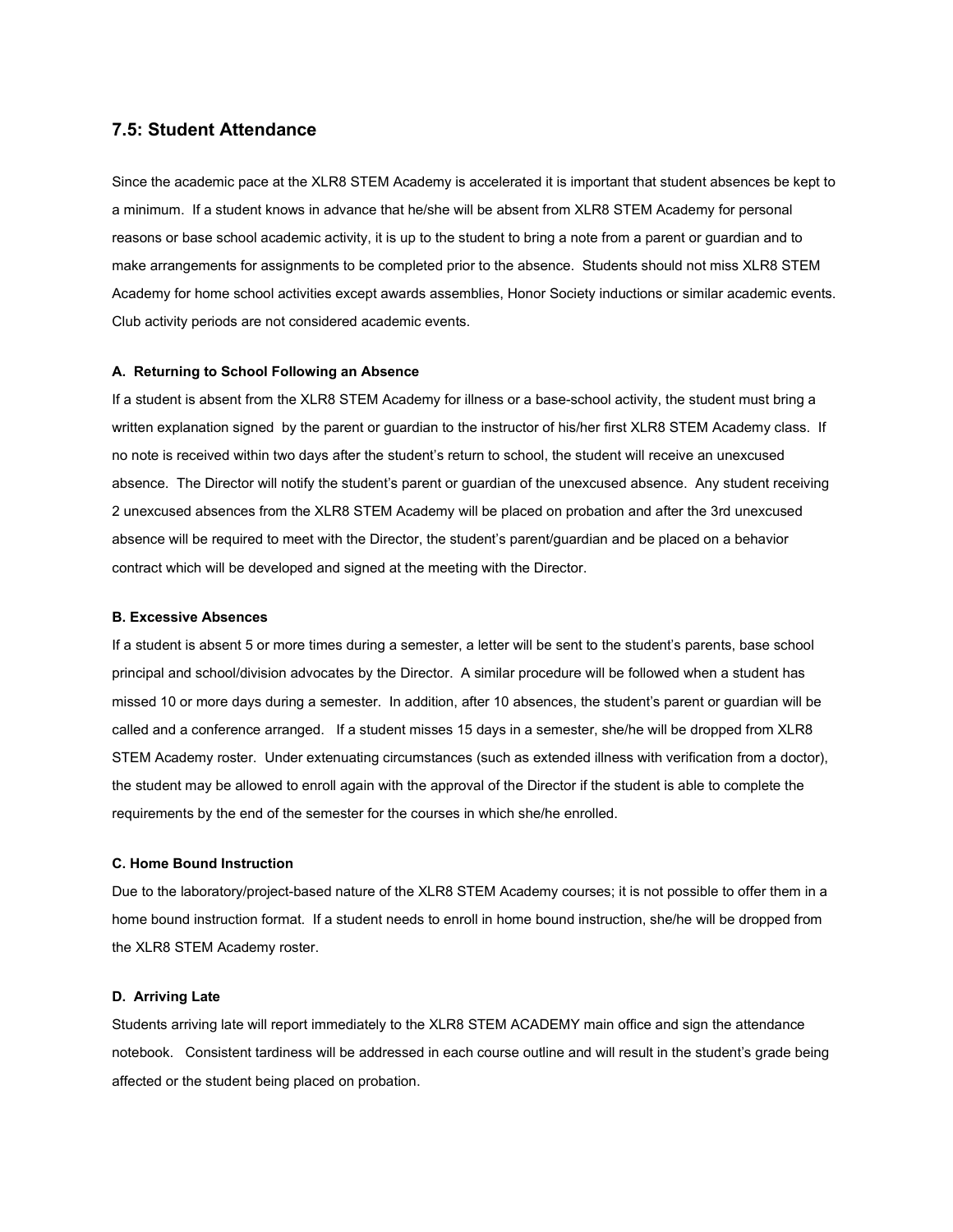#### **E. Leaving Early**

Early dismissals MUST be prearranged. An explanatory note signed by the student's parent/guardian must be approved by the Director before a student may leave the campus. Students are required to SIGN OUT in the XLR8 STEM Academy office notebook prior to leaving the building. If a student becomes ill during XLR8 STEM Academy hours, his parent/guardian will be contacted by the secretary or school official before the student can be dismissed. Students are not permitted to leave XLR8 STEM Academy before their scheduled departure unless the above procedure is followed. Disciplinary actions will be taken if a student leaves campus without approval prior to scheduled departure for any reason. It is the student's responsibility to follow these procedures.

## **7.6: Procedures for Student Discipline, Suspensions and Expulsions**

Each XLR8 STEM Academy student is responsible for his own actions while on school property or under the supervision of XLR8 STEM Academy faculty members during school activities. Students are expected to be punctual to class and to respect fellow class members, XLR8 STEM Academy faculty and school property. Disruption of the learning process by a student and or a student's actions which jeopardize his safety or the safety of others will not be tolerated.

Students who choose not to comply with the school policies or with the local, state and federal laws pertaining to the sale/possession or distribution of drugs, look-alike drugs, alcohol, weapons and explosives are subject to disciplinary action and to the consequences of the legal system.

Disciplinary actions which result from a student's inappropriate behavior will be implemented as outlined in the following paragraphs.

#### **A. Drug/alcohol/weapon/explosives/assault related offenses:**

The student will have a conference with the director to discuss the incident in detail. Since Lynchburg City Schools is the fiscal agent of the XLR8 STEM Academy, Lynchburg City School Board policies regarding drug/alcohol/ weapons/explosives and assaults will apply. A copy of the LCS policies is available for review in the XLR8 STEM ACADEMY main office.

In the event of a violation, the XLR8 STEM ACADEMY director is required by Lynchburg City Schools (LCS) policy to:

1. Notify the Superintendent -In- Charge, the base school superintendent and immediately suspend the student from XLR8 STEM ACADEMY and;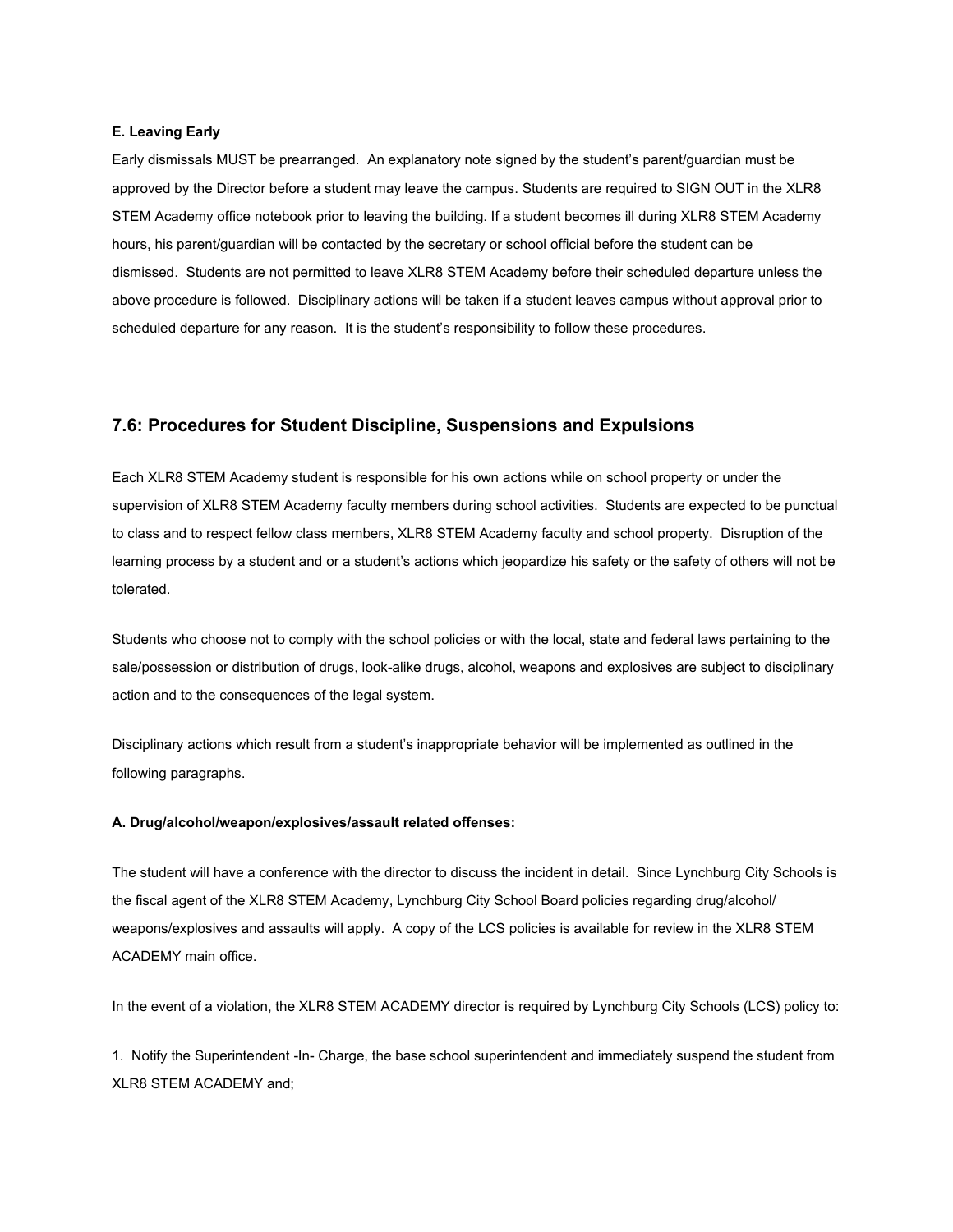2. Confiscate the weapons, explosives, drugs or alcohol and turn them over to the CVCC Security Department or Lynchburg Police Department for appropriate action and;

3. Notify the parent/guardian by phone and with a follow-up letter of the offense, the results of the conference with the director and the Director's recommendations to the Superintendent-In-Charge and;

4. Request the Superintendent-In-Charge to recommend to the XLR8 STEM Academy Board that the student be permanently dismissed from the XLR8 STEM Academy and;

5. Refer the student to his/her base school officials for counseling and placement.

#### **B. Non drug/alcohol/weapon/assault related:**

## First Offense:

Students will have a conference with the Director to identify the problem and the policy in question. A letter will be sent to the student's parent/guardian and base school principal explaining the reason for the meeting and any disciplinary action which may be taken.

### Second Offense:

Students will have be given an overnight suspension/mandatory conference with student's parent/guardian and Director to develop a behavior contract and/or plan of action to address the behavior in question. The base school principal and parent/guardian will be notified in writing concerning the disciplinary action taken.

#### **C. Base School Reciprocity**

According to XLR8 Board policy, students who are suspended or expelled from their base schools will be automatically suspended or expelled from the XLR8 STEM Academy for the duration of the penalty. In this type of suspension, XLR8 STEM Academy will follow the base school's policy regarding making up academic work missed during the suspension.

# **7.7: Communication Devices**

Students are allowed to have in their possession cellular phones and other portable electronic and communication devices while at XLR8 STEM Academy. The permitted use of all such devices is described in the XLR8 STEM Academy Student Handbook.